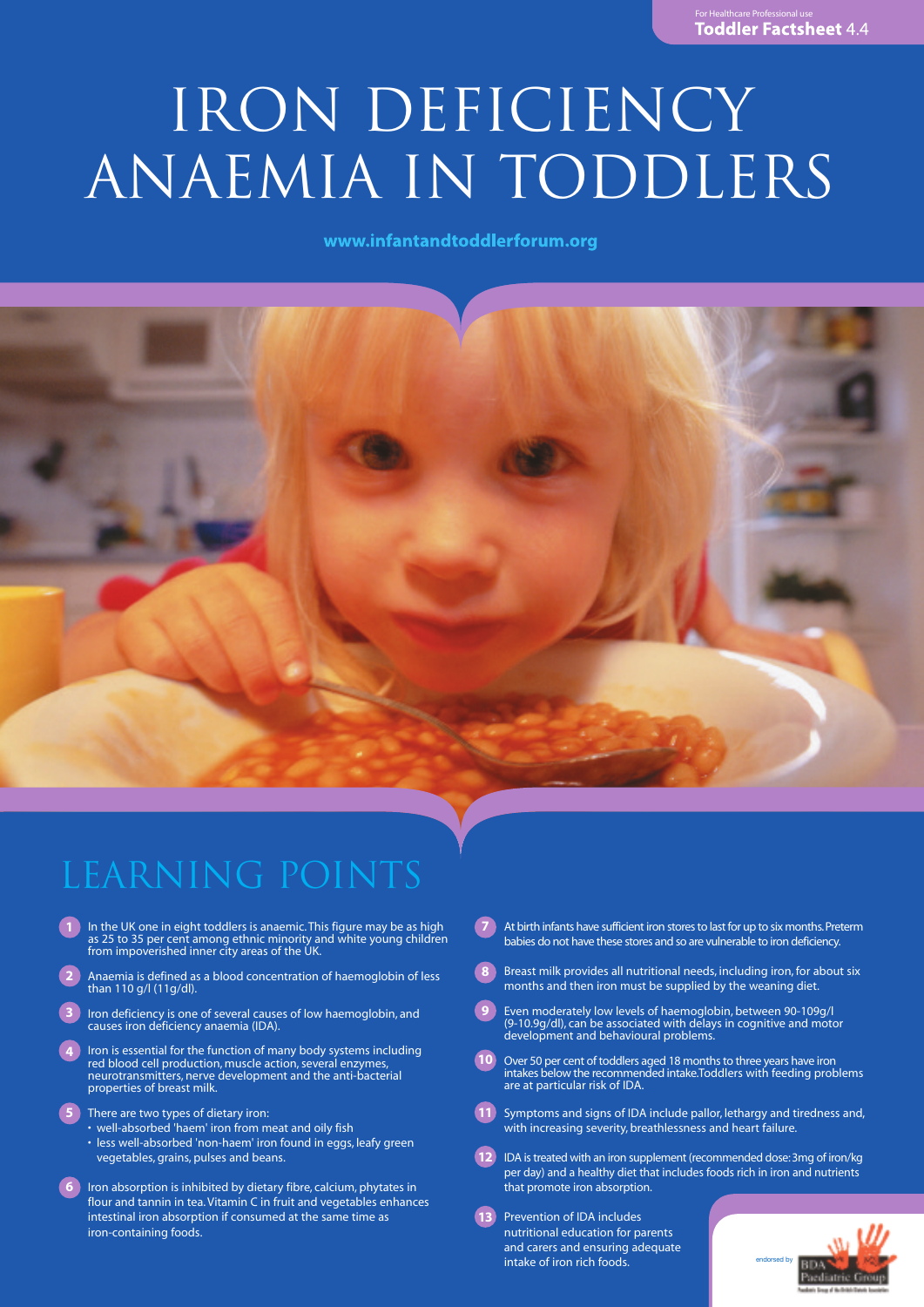## IRON DEFICIENCY ANAEMIA IN TODDLERS

Iron is one of the few micronutrients that can be deficient in the diets of vulnerable toddlers. see Factsheet 4.1 In most cases this is due to insufficient awareness of healthy eating among parents and other carers, rather than to poverty or disease. Childcare professionals therefore play a key role in helping to educate parents of the importance of feeding their children a healthy, balanced diet see Factsheets 1.1,1.2 that is not only sufficient in iron but also contains nutrients that aid its absorption.

# WHAT IS IRON?

Iron is the second most abundant metal in the earth's crust.Yet iron deficiency is the world's most common form of malnutrition, believed to affect 43 per cent of children worldwide. Iron deficiency is due in part to biological systems that protect the body from iron's potentially toxic effects by limiting its absorption, as well as insufficient oral intake.Once absorbed from food, iron is distributed around the body, stored as ferritin and then transported to the bone marrow where it is incorporated into haemoglobin for red blood cell production.The child has no way of actively expelling excess iron.

### WHY IS IRON AN ESSENTIAL NUTRIENT?

Iron is required for the formation of haemoglobin in red blood cells, which transport oxygen from the lungs to tissues. It is also found in myoglobin (red pigment of muscle), which stores oxygen for use during muscle contraction. Iron is an important part of many enzyme systems that liberate energy in cells. It is essential for the synthesis of neurotransmitters in the brain, the development of nerves and for the formation of lactoferrin which contributes to the anti-bacterial properties of breast milk.

# TODDLERS' IRON REQUIREMENTS

Provided that the mother's iron status during pregnancy has been adequate, the healthy newborn infant should have sufficient iron stores in the liver and other tissues to last for about six months. Preterm babies do not have these stores of iron and so are vulnerable to early iron deficiency. Breast milk will provide all infants' nutritional needs for about six months but after that the weaning diet must include sufficient iron rich foods to meet their high iron requirements.

These needs are defined by the Reference Nutrient Intake (RNI). see Factsheet 1.1i

### **Dietary Reference Nutrient Intake (RNI) of infants and toddlers for iron1**

| Age         | <b>RNI mg/day</b> |
|-------------|-------------------|
| 0-3 months  | 1.7               |
| 4-6 months  | 4.3               |
| 7-12 months | 7.8               |
| 1-3 years   | 6.9               |

Infants need iron-rich foods during weaning so that they learn to like those foods before they may become wary of new foods at around 12 months. see Factsheet 2.1 They will then be happy to eat them during their toddler years when they rely on foods rather than milks to supply their nutritional iron needs.

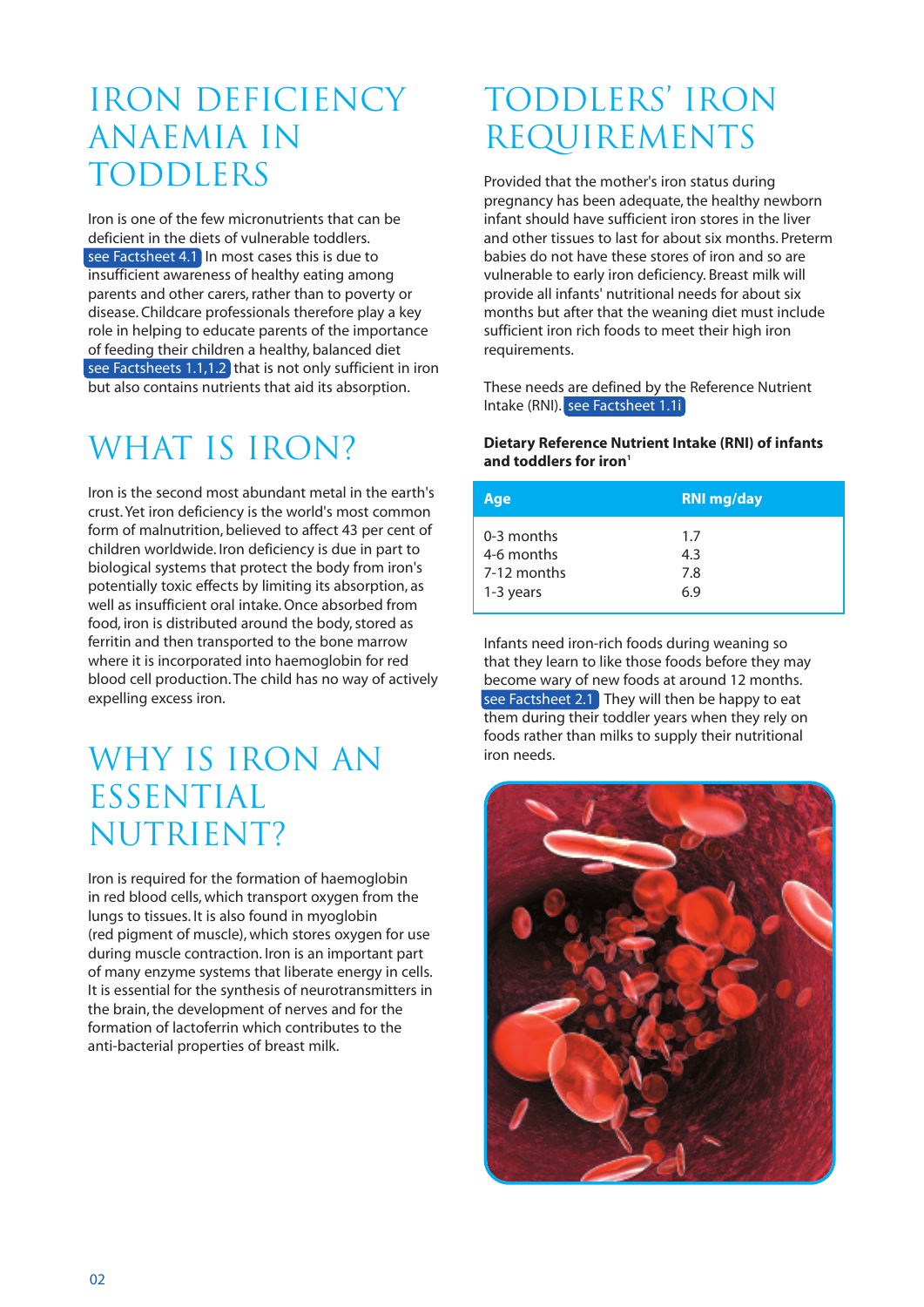# DIETARY SOURCES OF IRON

Iron in the diet is found in the well-absorbed 'haem' form in animal tissue such as red meat, meat products, offal, shellfish and oily fish. Less well absorbed 'non-haem' iron is found in pulses, nuts, eggs, leafy green vegetables, dried fruit, bread and oats. Examples of pulses are lentils, dhal, chickpeas, hummous and other starchy beans, and foods made from lentil or chickpea flours such as bhajis. Certain breakfast cereals are fortified with extra iron. Iron is added to white and brown flour to replace that lost in the milling process. Standard infant milk formulas, follow-on formulas and growing up milks are fortified with iron.



### **Dietary iron sources<sup>2</sup>** 1 tablespoon = 15ml spoon

|                            |                 | <b>Toddler's Serving Size</b>    | <b>Haem iron content</b><br>per serving (mg) |  |
|----------------------------|-----------------|----------------------------------|----------------------------------------------|--|
| Food                       | <b>Weight</b>   | <b>Approximate</b><br>equivalent |                                              |  |
| I iver                     | 25g             | 2-3 small thin slices            | 1.9                                          |  |
| Lean beef                  | 30q             | $1/2 - 1$ slice                  | 0.9                                          |  |
| Lean lamb                  | 30 <sub>g</sub> | $1/2 - 1$ slice                  | 0.7                                          |  |
| Lean pork                  | 30q             | $1/2 - 1$ slice                  | 0.3                                          |  |
| Dark poultry meat          | 30q             | 1 small drumstick                | 0.3                                          |  |
| Chicken breast             | 35g             | 1 small slice                    | 0.1                                          |  |
|                            |                 |                                  | Non-haem iron content<br>per serving (mg)    |  |
| Fortified breakfast cereal | 18g             | 4-5 heaped tablespoons           | 2.1                                          |  |
| Cooked lentils/dhal        | 66g             | 3 tablespoons                    | 1.6                                          |  |
| Egg                        |                 | 1 small egg                      | 1.0                                          |  |
| Dried apricots             | 24q             | 3 apricots                       | 1.0                                          |  |
| Hummus                     | 36q             | 2 tablespoons                    | 0.7                                          |  |
| White bread                | 36g             | 1 small slice                    | 0.6                                          |  |
| Porridge - made up         | 100q            | 6-7 tablespoons                  | 0.5                                          |  |
| Steamed/fried tofu         | 36g             | 3 tablespoons                    | 0.4                                          |  |
| Spinach - cooked           | 30 <sub>g</sub> | 1 tablespoon                     | 0.3                                          |  |
| Banana                     | 60q             | 1 small banana                   | 0.2                                          |  |
| Cooked broccoli            | 20 <sub>g</sub> | 1 tablespoon                     | 0.2                                          |  |
| Mashed potato              | 40 <sub>g</sub> | 2 tablespoons                    | 0.1                                          |  |

# IRON ABSORPTION AND LOSSES

The amount of iron absorbed through the gut is small.The poor bioavailability of non-haem iron in cereals and vegetables limits its absorption to 5 to 15 per cent compared with 20 to 30 per cent of haem iron from blood and muscle in meat.Dietary fibre and chemical substances including calcium, phytates in wholemeal flour and unleavened bread and tannin in tea bind iron in the gut and reduce the amount that is absorbed into the body.On the other hand vitamin C in fruit and vegetables will enhance iron absorption if consumed with iron-rich foods.

### **Foods High in Vitamin C include:**

| • blackcurrants | kiwi fruit | • citrus fruits | • strawberries   | • mangoes   |
|-----------------|------------|-----------------|------------------|-------------|
| • tomatoes      | peppers    | • potatoes      | • sweet potatoes | • pineapple |

Once absorbed, iron is incorporated into red blood cells, muscle, enzyme systems and ferritin stores. Only a little is lost in faeces, sweat or urine.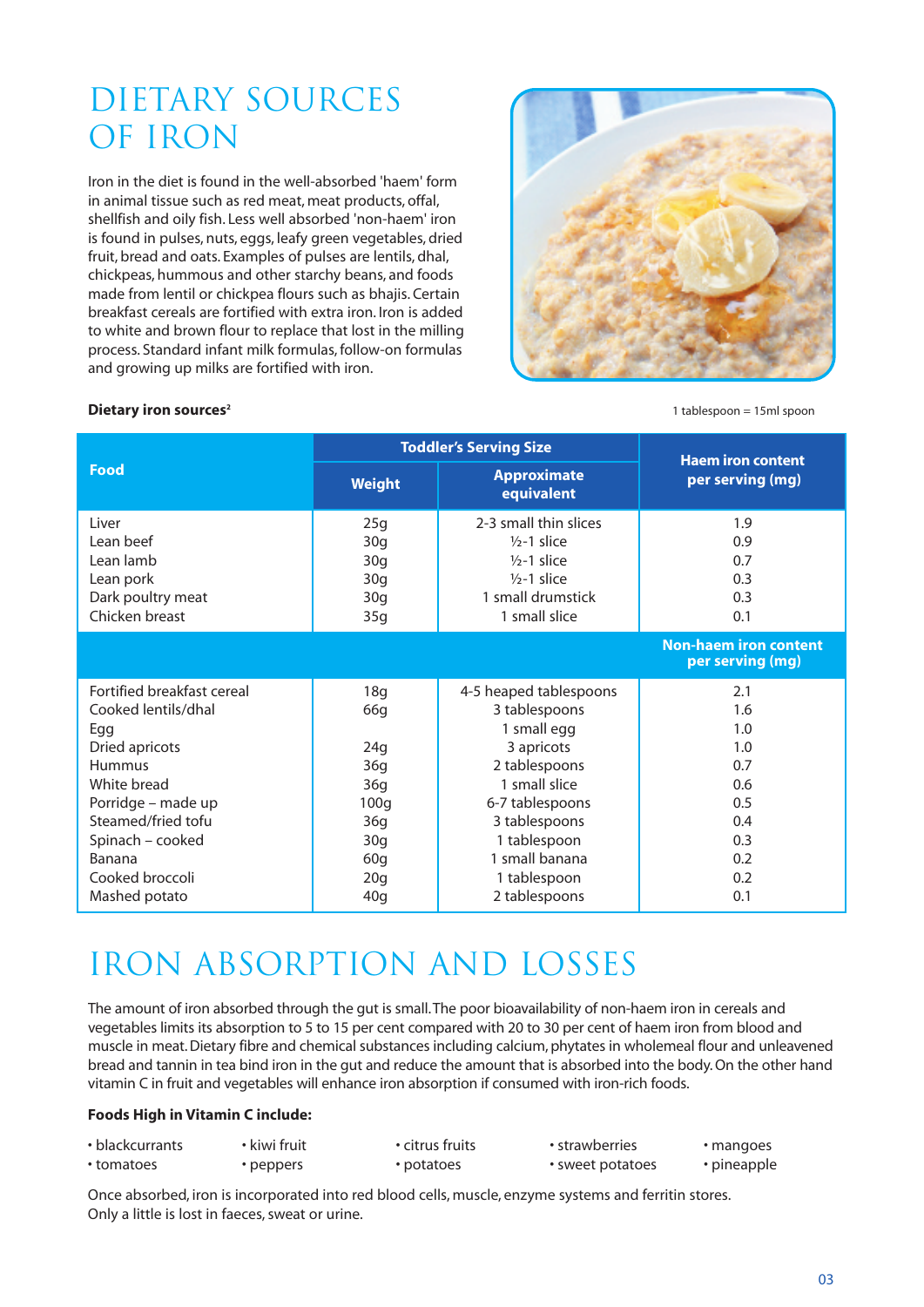## DEFINITION OF IRON DEFICIENCY ANAEMIA (IDA)

In the early stages of iron deficiency, haemoglobin levels are not reduced even though the iron stores are being depleted.Then, as the bone marrow is starved of iron for red blood cell production,the red blood cell size and haemoglobin content decline.This leads to anaemia which is conventionally defined as a blood concentration of haemoglobin of less than 110 g/l (11g/dl).

It is important to remember that there are several causes of low haemoglobin other than simple dietary iron deficiency, such as iron malabsorption in diseases like coeliac disease, haemoglobinopathies (sickle cell disease and thalassaemia), the suppressant effect of recent infections on bone marrow red cell production and blood loss through intestinal bleeding.However, in toddlers, the most common cause of iron deficiency is a poor diet containing insufficient iron.



# PREVALENCE OF IDA IN THE UK

Because of their relatively high dietary requirements, toddlers are particularly vulnerable to iron deficiency if they are not consuming appropriate iron rich foods. The National Diet and Nutrition Survey of 1995 found that around one in eight children aged 18 to 28 months had a low haemoglobin<sup>3</sup>. Various other surveys have reported that 25 to 35 per cent of ethnic minority and white young children from impoverished inner city areas of the UK have IDA<sup>5</sup>.

# CAUSES OF IDA

Because the natural capacity of the body to absorb iron is limited and because there may be an insufficiency of iron-rich foods in the toddler diet, young children are at risk of iron deficiency after the age of six months unless their weaning diet is ironsufficient. Infants who are exclusively breastfed beyond six months are at risk, as are infants given cows' milk rather than breast milk or infant formula before one year.

Toddlers need a high intake of dietary iron to achieve the RNI for iron between the ages of one and three years.This is not readily achieved and the National Diet and Nutrition Survey found that over 50 per cent of children of this age group had iron intakes below the RNI and 7 per cent had extremely low intakes (less than the Lower Reference Nutrient Intake of 3.7mg/day) 4 . see Factsheet 1.1i This is likely to be due to consumption of large volumes of cows' milk as the main food, and to weaning and family diets that are low in absorbable iron from meat sources<sup>6</sup>. Excessive amounts of cows' milk can cause anaemia not just because it contains little bioavailable iron, but also because it may cause microscopic bleeding from the gut.

Low intakes of meat have been noted among weaning infants and toddlers in families which eat halal meat.Until 2006 there were no commercial baby foods containing halal meat and these infants were often weaned almost exclusively on poor iron foods such as rice pudding and custard. Commercial weaning foods with halal meat are now available.

Toddlers with feeding behavioural problems are at particular risk of IDA especially if their diet is restricted to mainly cows' milk and sweet snacks. Careful management of these faddy eaters may overcome these problems. see Factsheets 2.1, 2.2, 2.3 Additionally correction of iron deficiency, if present, may improve their fussy eating behaviour and poor appetite.

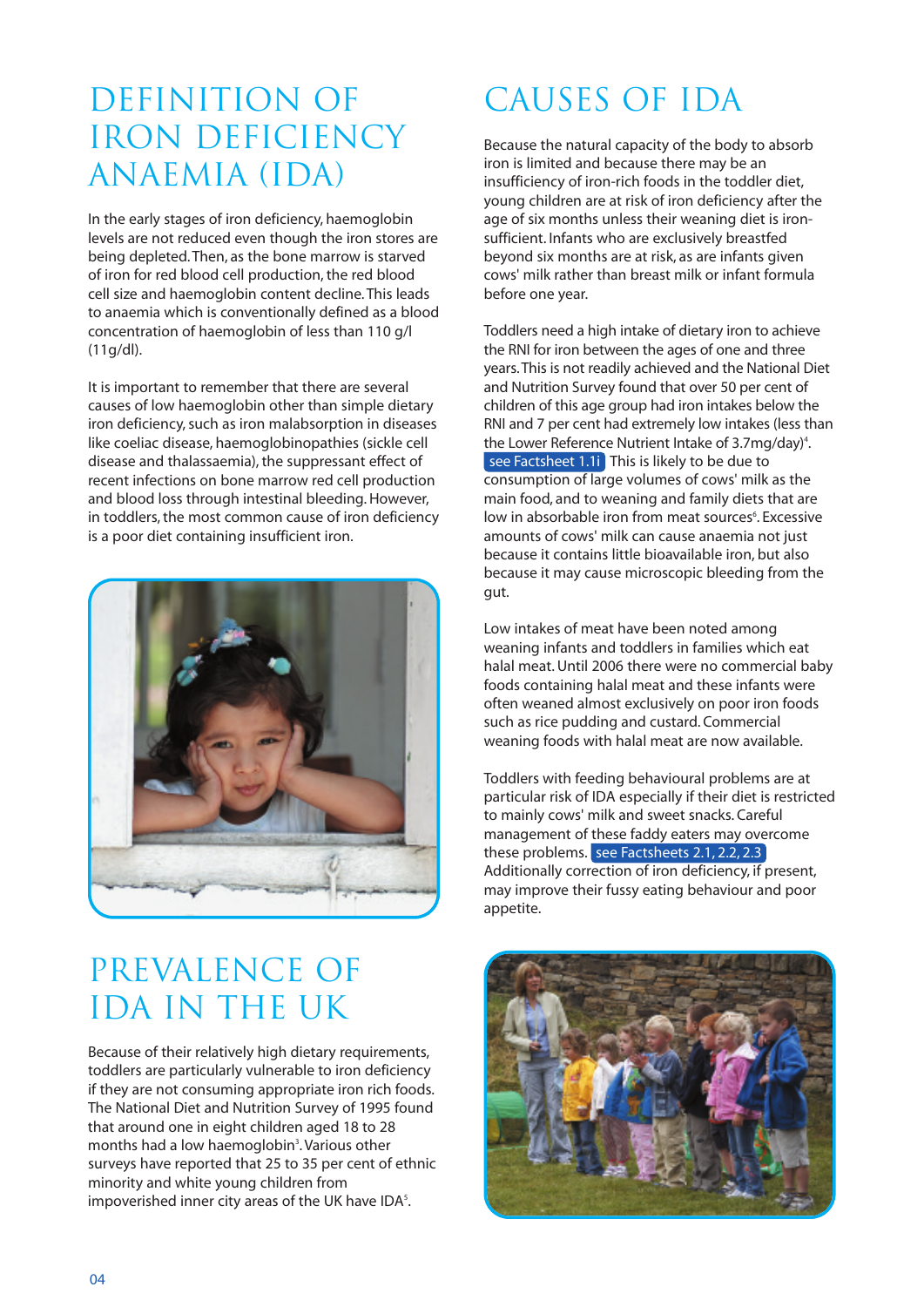# SYMPTOMS AND SIGNS OF IDA

Anaemia can cause general symptoms of pallor, lethargy and tiredness and, with increasing severity, breathlessness and heart failure. Such symptoms are fortunately uncommon in young children.However moderately low levels of haemoglobin, between 90 and 109 g/l, are frequently found in children at-risk and are associated with delays in cognitive and motor development and behavioural problems. Studies suggest that iron deficiency during a critical phase of early brain development can have long-lasting neurocognitive effects<sup>7</sup>.

Supplementary oral iron will usually correct the low haemoglobin of toddlers with IDA and may improve psychomotor development.The long-term developmental scores and school performance of these children can still be adversely affected<sup>7</sup>.

# TREATMENT OF IDA

A simple fingerprick blood test can identify anaemia, which can be treated with an iron supplement (recommended dose: 3mg of iron/kg per day) and nutritional advice given to prevent recurrence. By ensuring the child consumes iron-rich foods and an iron supplement, the haemoglobin should rise by 10g/l per month if there is no other medical cause for anaemia other than poor diet.Treatment for two to three months should restore the iron stores and haemoglobin level. Failure to respond to such treatment should trigger investigations of alternative causes. Population-based blood screening has been advocated in communities with a high prevalence of iron deficiency<sup>s</sup>. However attendance at routine child health surveillance clinics in such communities is often low and children at greatest risk may be missed.





# PREVENTION OF IDA

There are two approaches to preventing IDA in toddlers at risk:

- nutritional education of carers about foods that are rich in iron
- recommending iron fortified foods.

Each has its advantages and disadvantages and may be used alone or in combination.

### **Nutritional advice should include:**

- Iron-rich foods at each meal. For example meat, oily fish, fortified breakfast cereals, lentils and green leafy vegetables combined with a source of vitamin C to aid absorption (see table page 6).
- Do not give cows' milk as the milk drink to infants under one year.
- Avoid excess volumes of milk drinks after one year of age and try to encourage three servings of dairy products per day,including milk,yogurt and cheese. This includes all milk drinks so that toddlers are drinking a maximum of about three milk drinks of 120mls per day. More than a pint of milk per day is too much.

### **Recommending iron fortified foods:**

• Some breakfast cereals are fortified with iron. In addition, using iron-enriched milk formulas such as follow-on milks and growing up milks rather than cows' milk for toddlers can significantly reduce the prevalence of iron deficiency anaemia<sup>6,8</sup>.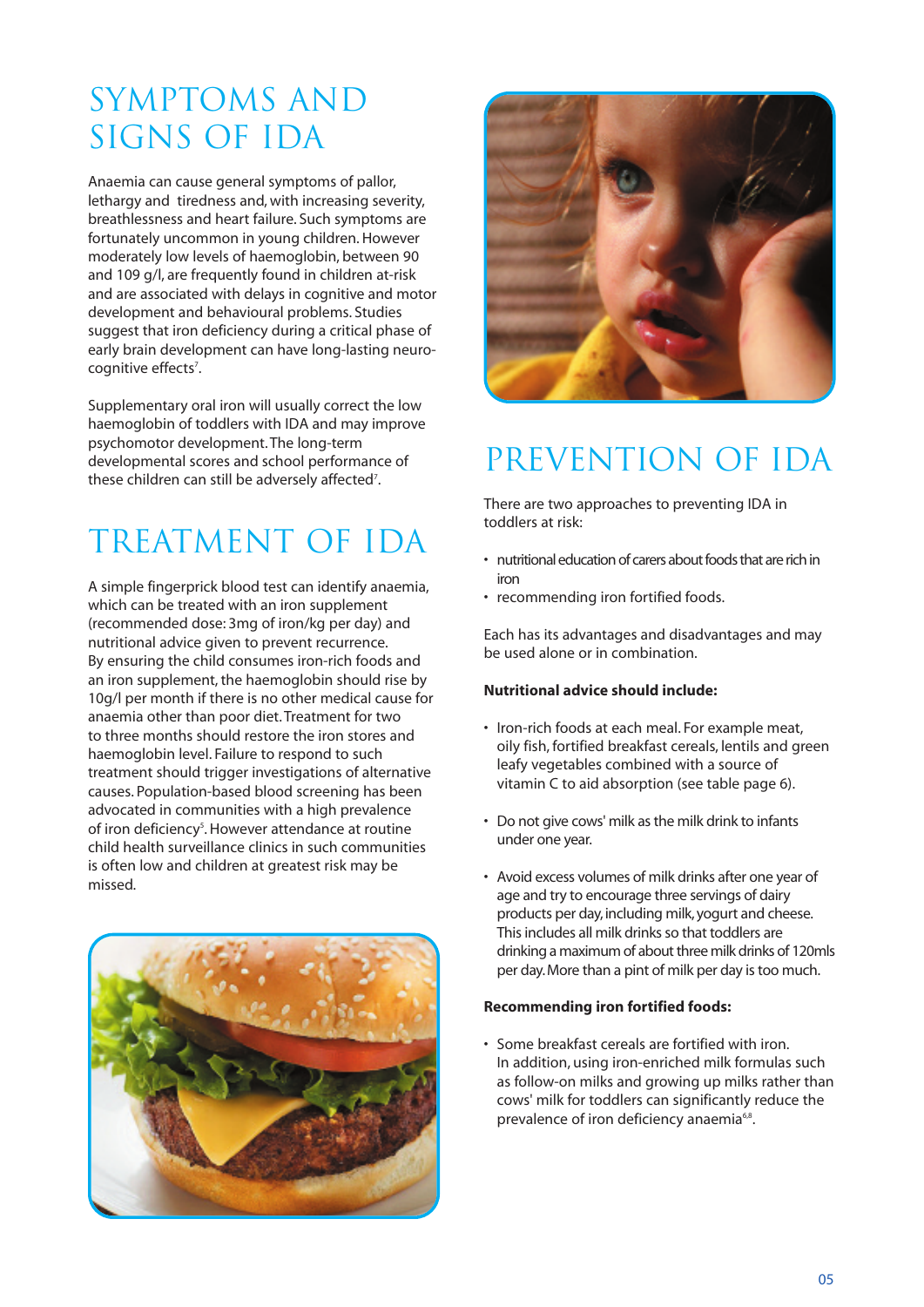### **Foods that supply iron in toddlers' diets**

### **Foods which contain easily absorbed iron.**

- Breast milk
- Red meat beef, lamb, pork, ham, bacon, sausages, burgers, corned beef, kidney
- White poultry meat chicken and turkey.The dark meat from leg and thigh have higher amounts
- Liver and liver pate are good sources but should be limited to once per week because of their very high vitamin A content
- Oily fish tuna, sardines, mackerel, pilchards, trout, kippers, salmon, fish paste, taramasalata

### **Foods that contain less well-absorbed iron. Therefore should be eaten with a source of vitamin C.**

- Breakfast cereals with added iron
- Bread (white, brown, wholemeal), flour, pastry, chapatti, bread sticks
- Pulses including chick peas, lentils, baked beans, peas and beans such as kidney and haricot. Also foods made from them such as hummus, dhal, onion bhajis and poppadoms
- Ground or chopped nuts, peanut butter, tofu\*
- Egg yolk
- Dark green vegetables broccoli, spinach, brussel sprouts, green cabbage, watercress
- Sweet potato, tomato, avocado
- Dried fruit including prunes, raisins, sultanas, dried apricots, dates
- Malt bread, dried fruit cake, ginger cake
- Digestive and ginger biscuits
- Chocolate, cocoa powder, chocolate spread
- Follow-on milks and growing up milks - they also contain vitamin C

\*Keep in mind nut allergy. see Factsheet 4.2

### **These foods can be combined as suitable meals and snacks.**

### **Breakfasts**

- Breakfast cereals fortified with iron with milk and strawberries or orange segments
- Egg on toast with fresh fruit pieces

#### **Light meals**

- Liver pate in a sandwich or on toast
- Ham or other cold red meat sandwich
- Fish or meat paste sandwich
- Lean bacon sandwich
- Hot dog sausage in bread roll
- Taramasalata and pitta bread with citrus fruit segments
- Peanut butter sandwich and cherry tomatoes
- Hummus with bread sticks and slices of kiwi fruit
- Baked beans on toast with fingers of red pepper
- Onion bhajis with chapatti

#### **Snacks**

- Hummus dip with raw vegetable sticks
- Banana and orange segments
- Slice of fruit cake or dark ginger cake with segments of clementines
- Digestive biscuit with a handful of strawberries
- Slice of malt bread with slices of kiwi fruit
- Drinking chocolate made with follow-on or growing up milk

### **Main Meals**

- Any meals with red meat or dark poultry meat
- Salmon and potato fishcakes with sautéed cabbage
- Dhal and chapatti with a slice of mango
- Stir fried tofu with spinach and sweet potato mash

#### **Puddings**

- Any puddings with dried fruit or crushed nuts along with segments of citrus fruit e.g. oranges or satsumas
- Dried fruit salad with orange segments
- Banana and kiwi fruit slices

Lawson M. Practical advice on food and nutrition for the mother, infant and child. In Morgan JB, Dickerson JWT. (Eds). Nutrition in Early Life. *Chichester: Wiley:2003.* Tables reproduced with publishers permission.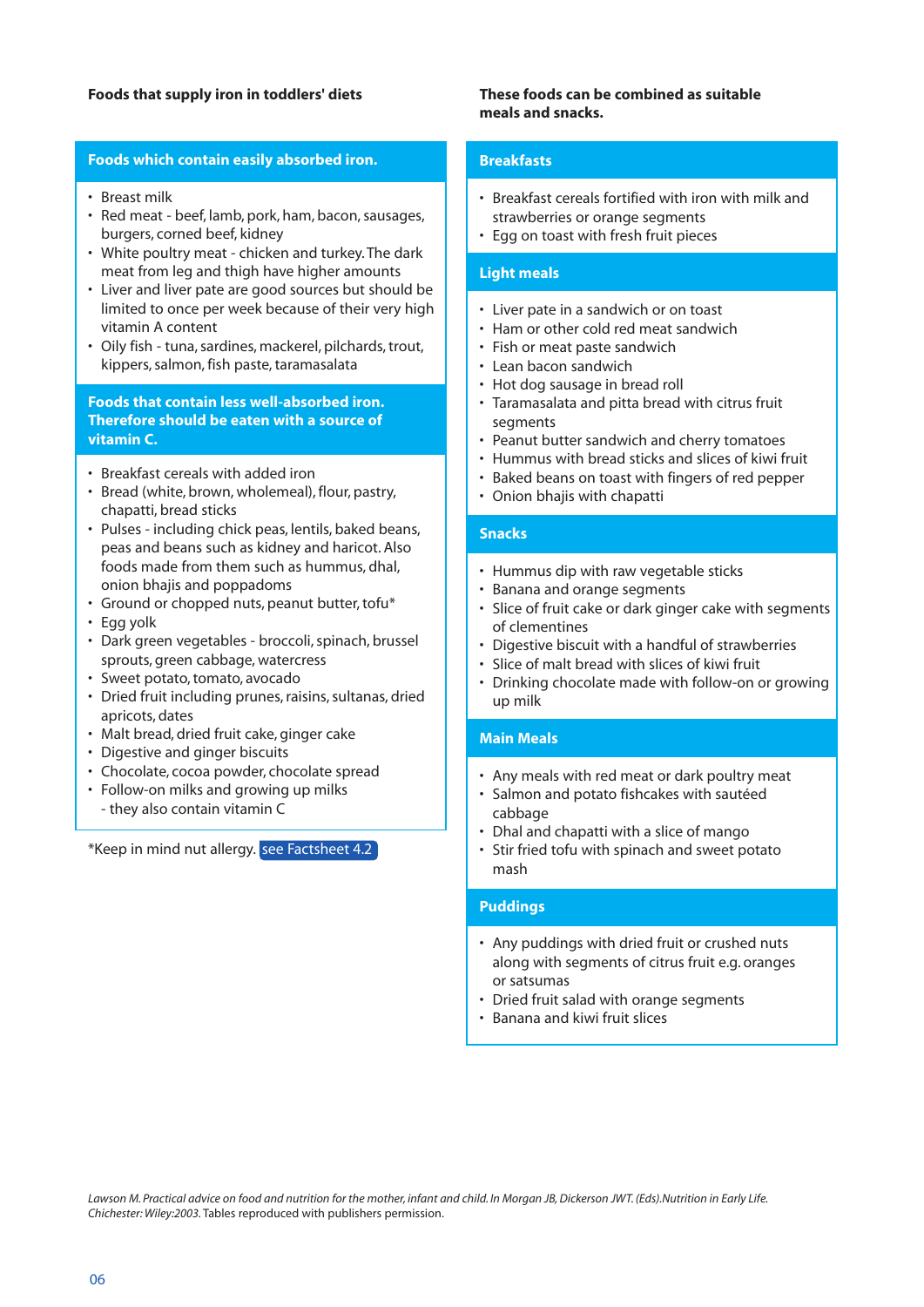### **References**

- 1. Department of Health and Social Security.Weaning and the Weaning Diet. Report on Health and Social Subjects: 45. London: HMSO:1994.
- 2. McCance RA,Widdowson EM. McCance and Widdowson's The Composition of Foods. Sixth Summary Edition. Food Standards Agency and Institute of Food Research: Cambridge: Royal Society of Chemistry:2002.
- 3. Gregory JR et al.National Diet and Nutrition Survey: Children aged 1.5-4.5 years. London: UK: HMSO:1995.
- 4. Department of Health (2012) National Diet and Nutrition Survey: Headline Results from Years 1, 2 and 3 (combined) of the Rolling Programme 2008/09 – 2010/11
- 5. Moy RJD. Prevalence, consequences and prevention of childhood nutritional iron deficiency: a child public health perspective. Clinical and Laboratory Haematology 2006:28:291-8.
- 6. Daly A et al. Prevention of anaemia in inner city toddlers by an iron supplemented cows' milk formula. Archives of Disease in Childhood: 1996:75:9-16.
- 7. Grantham-McGregor S, Ani C. A review of studies on the effect or iron deficiency on cognitive development in children.Journal of Nutrition: 2001:131:649S-666S.
- 8. The Department of Health. Review of the welfare food scheme. London: Stationery Office:1999.

Additional copies of this Factsheet can be downloaded from www.infantandtoddlerforum.org

The information contained within this Factsheet represents the independent views of the members of the Forum and copyright rests with the Forum members.